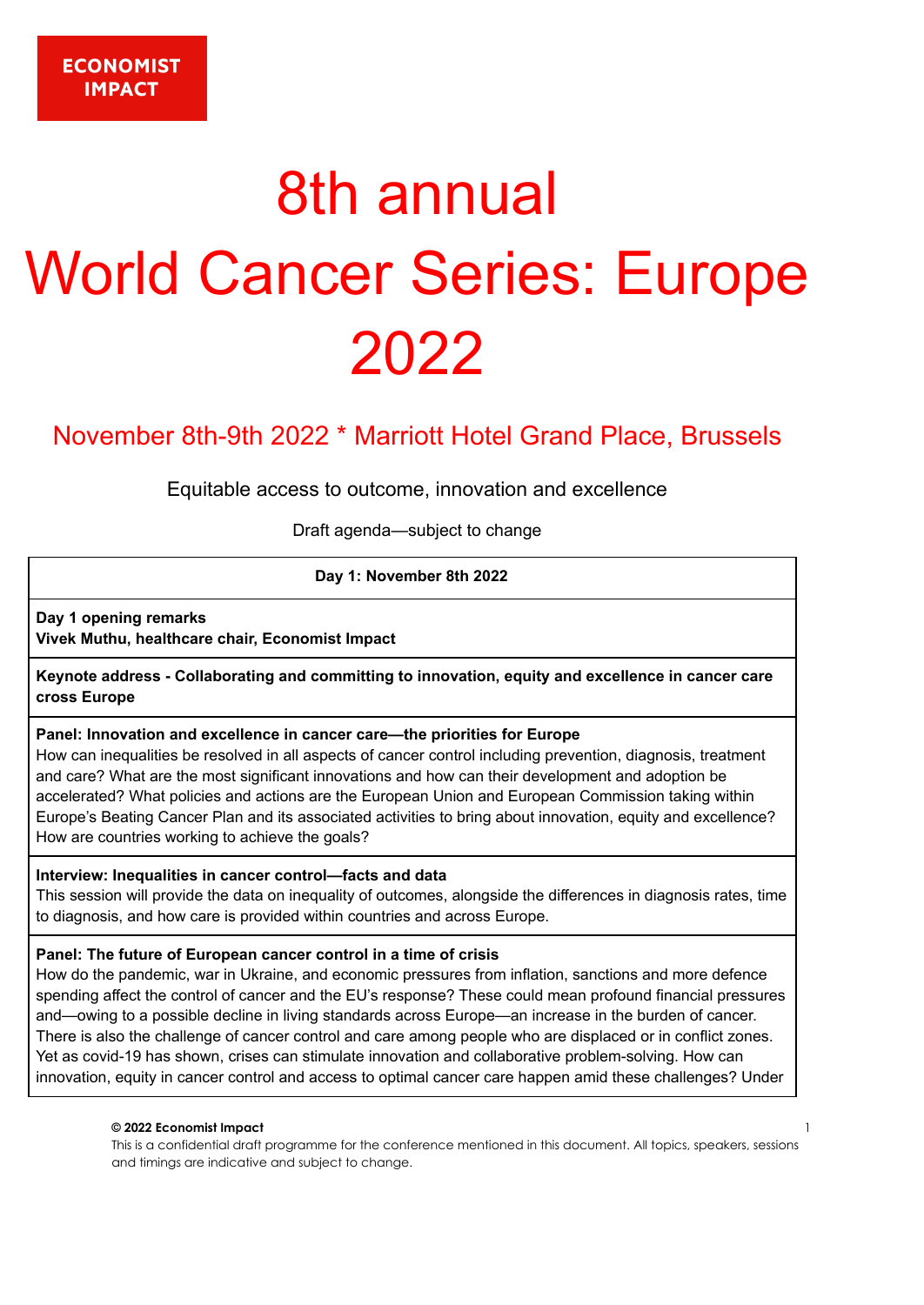| these conditions, what kind of cancer-control is realistic? What will the situation look like for patients,<br>governments and industry within the next five years?                                                                                                                                                                                                                                                                                                                                                                                                                                                 |                                                                                                                                                                                                                                                                                                                                                                                    |  |
|---------------------------------------------------------------------------------------------------------------------------------------------------------------------------------------------------------------------------------------------------------------------------------------------------------------------------------------------------------------------------------------------------------------------------------------------------------------------------------------------------------------------------------------------------------------------------------------------------------------------|------------------------------------------------------------------------------------------------------------------------------------------------------------------------------------------------------------------------------------------------------------------------------------------------------------------------------------------------------------------------------------|--|
| <b>Networking break</b>                                                                                                                                                                                                                                                                                                                                                                                                                                                                                                                                                                                             |                                                                                                                                                                                                                                                                                                                                                                                    |  |
| Track 1: Prevention, early detection and<br>diagnosis                                                                                                                                                                                                                                                                                                                                                                                                                                                                                                                                                               | <b>Track 2: Accelerating innovation</b>                                                                                                                                                                                                                                                                                                                                            |  |
| Panel discussion: Stepping up<br>prevention-the foundation of cancer control<br>This session will examine the preventive<br>strategies in the Beating Cancer Plan and the<br>specific interventions that are planned at an EU<br>and country level. Do the measures go far<br>enough? What stands in the way of their<br>implementation? Speakers will highlight good<br>examples of prevention and also show where<br>progress is poor and why. What roles will<br>personalised, preventative health and digital<br>tools play? What strategies are being used to<br>reach vulnerable and underserved populations? | <b>Presentation: Incentivising innovation</b><br>This session will define innovation in cancer control and<br>identify how to create the right incentives for it. What are<br>the pathways for investment in innovation? Where is there<br>a need for involvement from capital markets and<br>public-private partnerships? How should success be<br>rewarded?                      |  |
| Panel: Increasing the speed, accessibility<br>and effectiveness of screening<br>This session will examine the role of cancer<br>screening in the Beating Cancer Plan and how<br>member states are progressing with those<br>recommendations. Speakers will discuss<br>inequalities in screening between and within<br>countries, and ways they can be reduced. How<br>can screening programmes yield a net benefit,<br>especially in the face of rapid advances in<br>diagnostic technologies?                                                                                                                      | Panel: Mobilising investment to create better<br>outcomes for cancer patients<br>Cancer control is a priority for Europe. What investments<br>are being made at a European level by the public and<br>private sectors? Where are there gaps and how are they<br>being overcome? How can innovative research and<br>start-ups attract investment and move to operating at<br>scale? |  |
| Lunch                                                                                                                                                                                                                                                                                                                                                                                                                                                                                                                                                                                                               |                                                                                                                                                                                                                                                                                                                                                                                    |  |
| Interview: The importance of early diagnosis<br>Late diagnosis of cancer is a major cause of<br>preventable suffering and death across the<br>continent. It also increases the cost of care.<br>Time to diagnosis is a major sphere of inequity<br>across European countries. What will it take to<br>equitably reduce time to diagnosis? Are there<br>examples of good practice and rapid<br>improvement in diagnosis time from which<br>others can learn?                                                                                                                                                         | Presentation: The patient's role in driving innovation<br>The patient's voice is critical at every step of the cancer<br>journey. This session will highlight the importance of<br>involving patient advocates in the early stages of clinical<br>studies, when there is a particular opportunity for them to<br>make a difference.                                                |  |
| <b>Presentation: The future of diagnostics</b><br>This session will provide an overview of new<br>technologies and methods for cancer control                                                                                                                                                                                                                                                                                                                                                                                                                                                                       | Interview: Biotech-a comparison with America<br>This interview will compare the biotech landscape in<br>Europe and America. Where can improvements be made                                                                                                                                                                                                                         |  |

# **© 2022 Economist Impact** 2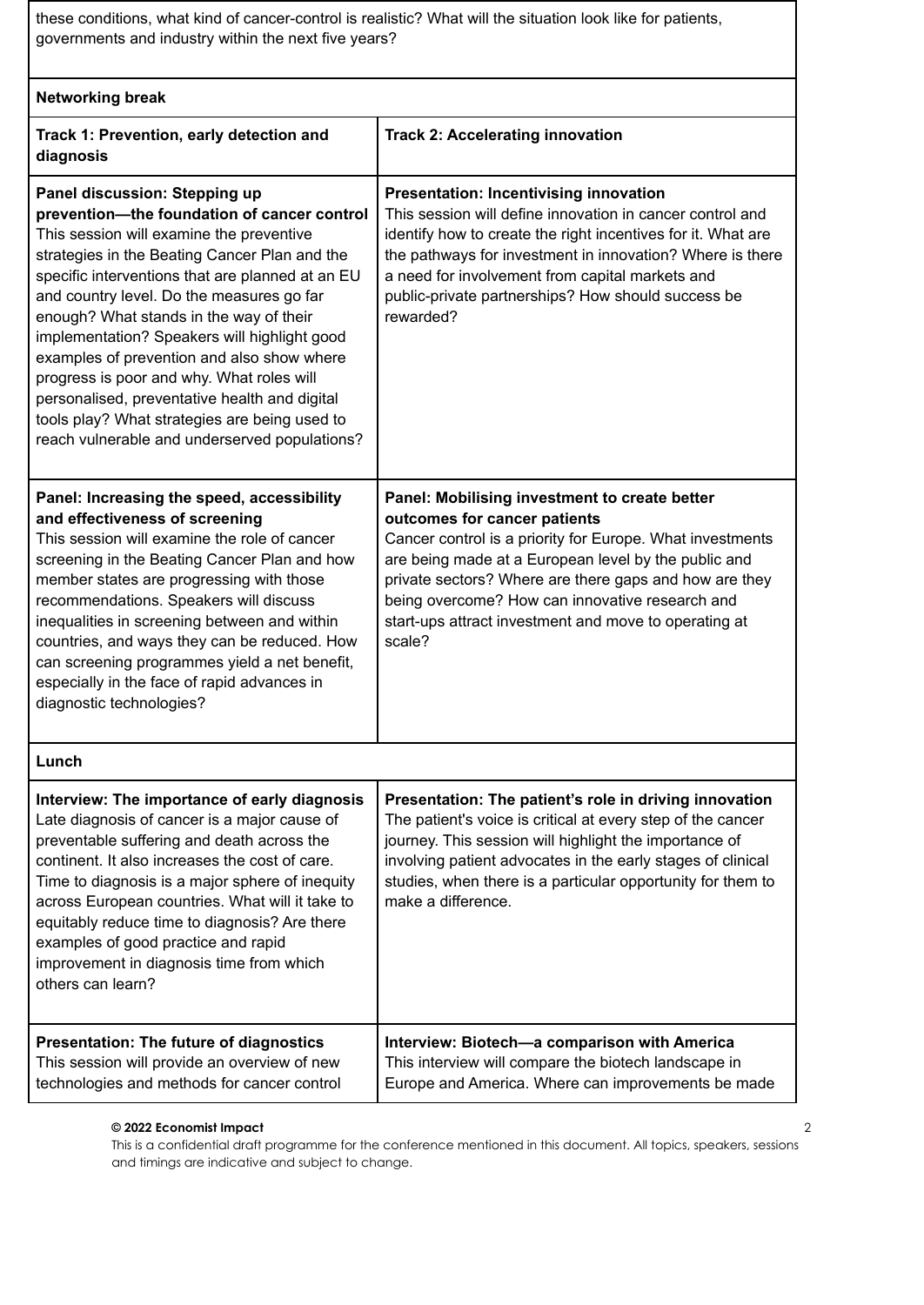| and diagnostics, exploring where their effects on<br>patient care will be felt most in the next decade<br>and how they can contribute to equity and<br>excellence.                                                                                                                                                                                                          | to foster a more vibrant and efficient cancer innovation<br>ecosystem in Europe? What are the biggest opportunities<br>for collaboration between Europe and America?                                                                                                                                                                                                                                                                                                                                                                            |
|-----------------------------------------------------------------------------------------------------------------------------------------------------------------------------------------------------------------------------------------------------------------------------------------------------------------------------------------------------------------------------|-------------------------------------------------------------------------------------------------------------------------------------------------------------------------------------------------------------------------------------------------------------------------------------------------------------------------------------------------------------------------------------------------------------------------------------------------------------------------------------------------------------------------------------------------|
| Panel: Which novel biomarkers are changing<br>patient outcomes?<br>Novel biomarkers have the potential to<br>transform patient outcomes through early<br>diagnosis and the development of personalised<br>treatment plans. Which biomarkers are making<br>the most impact? Where is the greatest potential<br>for advancements, and how can access to tests<br>be improved? | Presentation: Workforce and service-delivery<br>innovation<br>The pandemic has taken a huge physical and mental toll<br>on the healthcare workforce. As outbreaks continue,<br>exhausted workers are left dealing with the trauma of their<br>frontline experience while catching up on a backlog of<br>medical care, all amid staff shortages. What solutions are<br>in place to keep staff motivated, supported and able to<br>continue in delivering quality care? Could artificial<br>intelligence and other technologies lighten the load? |
| <b>Break</b>                                                                                                                                                                                                                                                                                                                                                                | <b>Break</b>                                                                                                                                                                                                                                                                                                                                                                                                                                                                                                                                    |
| Interview: Could liquid biopsy transform<br>cancer detection?                                                                                                                                                                                                                                                                                                               | Panel: Harnessing the power of real-world data to<br>speed innovation                                                                                                                                                                                                                                                                                                                                                                                                                                                                           |
| Non-invasive diagnosis of cancer has clear<br>advantages, including reduced risk and pain.<br>What is its potential to catch cancer before<br>symptoms appear and to improve progression<br>and survival rates? What are the next steps to<br>increase the efficacy and accessibility of liquid<br>biopsies?                                                                | How can real-world data and evidence increase the rate at<br>which innovations translate into better care? Speakers will<br>discuss not only the role of data in R&D, but also how it<br>can help with better service delivery and improvements in<br>quality, safety, effectiveness and equity along the entire<br>care continuum. What are examples of empirical evidence<br>being used in these ways? How should the public and<br>private sectors partner in using data to hasten innovation?                                               |
| Panel: Moving genomics up the priority list<br>What role could genomics play in delivering a<br>diagnostic service centred on innovation, equity<br>and excellence? How can it be moved up the list<br>of priorities for improving accessibility across<br>Europe? How can challenges around<br>data-sharing be managed?                                                    | Panel: Development, regulation and<br>access-pathways to faster innovation<br>How are regulators, health-technology assessment bodies<br>and payers working with innovators to deliver fast, safe,<br>high-value and cost-effective innovation that will improve<br>cancer control, while guarding against the temptation to<br>engage in innovation for innovation's sake?                                                                                                                                                                     |

# **Day 2: November 9th 2022**

# **Breakfast spotlight sessions**

This is a new section in the World Cancer Series. Over the course of our upcoming conferences, we will schedule spotlight sessions that focus on a particular cancer type, explore how it is being tackled across Europe, and note what it will take to reduce risk and improve outcomes. In this conference, two sessions will run concurrently:

Spotlight 1: Lung cancer in Europe Spotlight 2: Breast cancer in Europe

## **Day 2 Opening remarks from the chair**

### **© 2022 Economist Impact** 3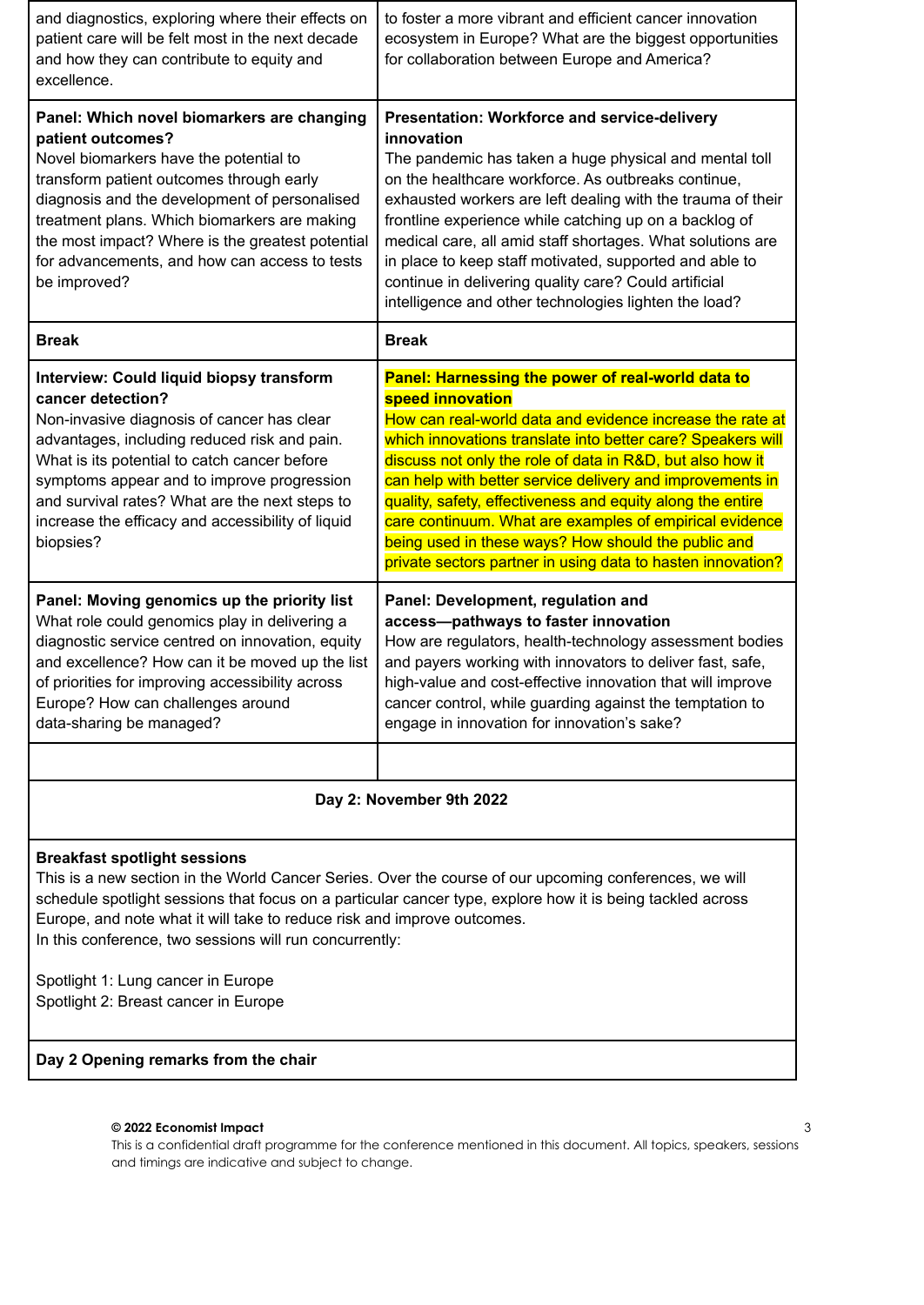# **Panel: Enhancing efficiency in cancer care**

Resources are always limited. Optimal cancer control and care demand that these resources are deployed in the most effective way to deliver outcomes for patients. Any discussion about better cancer control must not only assess the impact of innovation and greater investment, but also consider how to better deploy existing technologies, resources and capital. Evidence suggests that there is massive scope to improve the efficiency of cancer control and that large gains can be readily achieved.

In this session, panelists will discuss, by looking at specific examples, what can be done for patients, providers and payers to boost efficiency. It will also cover how efforts at improving efficiency can be scaled.

# **Panel: Addressing gaps in supportive care**

This section of the conference focuses on care that extends beyond interventions to diagnose and treat cancer, including broader support for patients and their families. Surveys of those experiencing cancer care universally say that wider supportive care is often lacking and represents a huge need that is served inequitably. What examples of good practice can be scaled up? What can be done to improve supportive services and who can provide them?

# **Interview: What does good end-of-life care look like?**

Like supportive care, high quality end-of-life care represents a critical need that is often underserved, despite its importance for patients and their loved ones. Here we discuss what good end-of-life care looks like, and how to ensure that, in our enthusiasm for innovative treatments, we do not neglect the reality that for some people, end-of-life care is the only option and must be adequately resourced, and effectively and equitably accessible.

# **Networking break**

| <b>Track 1: Frontiers in treatment</b>                                                                                                                                                                                                                                                                                                         | Track 2: Al, data and digital healthcare for cancer                                                                                                                                                                                                                                                                                                                                                                                                                                                                                                            |
|------------------------------------------------------------------------------------------------------------------------------------------------------------------------------------------------------------------------------------------------------------------------------------------------------------------------------------------------|----------------------------------------------------------------------------------------------------------------------------------------------------------------------------------------------------------------------------------------------------------------------------------------------------------------------------------------------------------------------------------------------------------------------------------------------------------------------------------------------------------------------------------------------------------------|
| Interview: Assessing new approaches in<br>cancer therapy<br>This session will assess breakthrough<br>treatments and ask what the future of cancer<br>therapy looks like, with a focus on access and<br>excellence.                                                                                                                             | Presentation: Could AI transform cancer diagnosis<br>and care?<br>AI has the power to transform cancer diagnosis and<br>treatment, and to make patient care better. By automating<br>processes, could AI also make treatment and diagnosis<br>radically more accessible? This presentation will assess<br>the power of AI to boost innovation in cancer care.                                                                                                                                                                                                  |
| Panel: Making precision medicines a reality<br>Advances in genomically-targeted precision<br>medicines are set to reshape cancer care. What<br>does genomics promise for the future of cancer<br>care? Speakers will consider the economics and<br>logistics of getting personalised treatments to<br>market in good time and at a lower cost. | Panel: Putting AI and data to work in R&D<br>This session considers the role of AI, data and technology<br>to speed up drug discovery. What new avenues for R&D<br>have been opened by the exponential increases in<br>computation? What have been the successes, how have<br>they been achieved and can they be scaled? What are the<br>EU and the European Medicines Agency doing to facilitate<br>Al-driven R&D, and what are the difficulties involved?<br>What datasets need to be used by AI for R&D and what<br>are the hurdles to obtain and use them? |
| Lunch                                                                                                                                                                                                                                                                                                                                          |                                                                                                                                                                                                                                                                                                                                                                                                                                                                                                                                                                |
| Interview: Redesigning cancer treatment<br>with radioligand therapy<br>Radioligand therapy uses nuclear medicine to                                                                                                                                                                                                                            | Panel: Digitising care delivery<br>Speakers will discuss how data and digital technologies<br>can enhance care delivery. What are the most promising                                                                                                                                                                                                                                                                                                                                                                                                           |

#### **© 2022 Economist Impact** 4